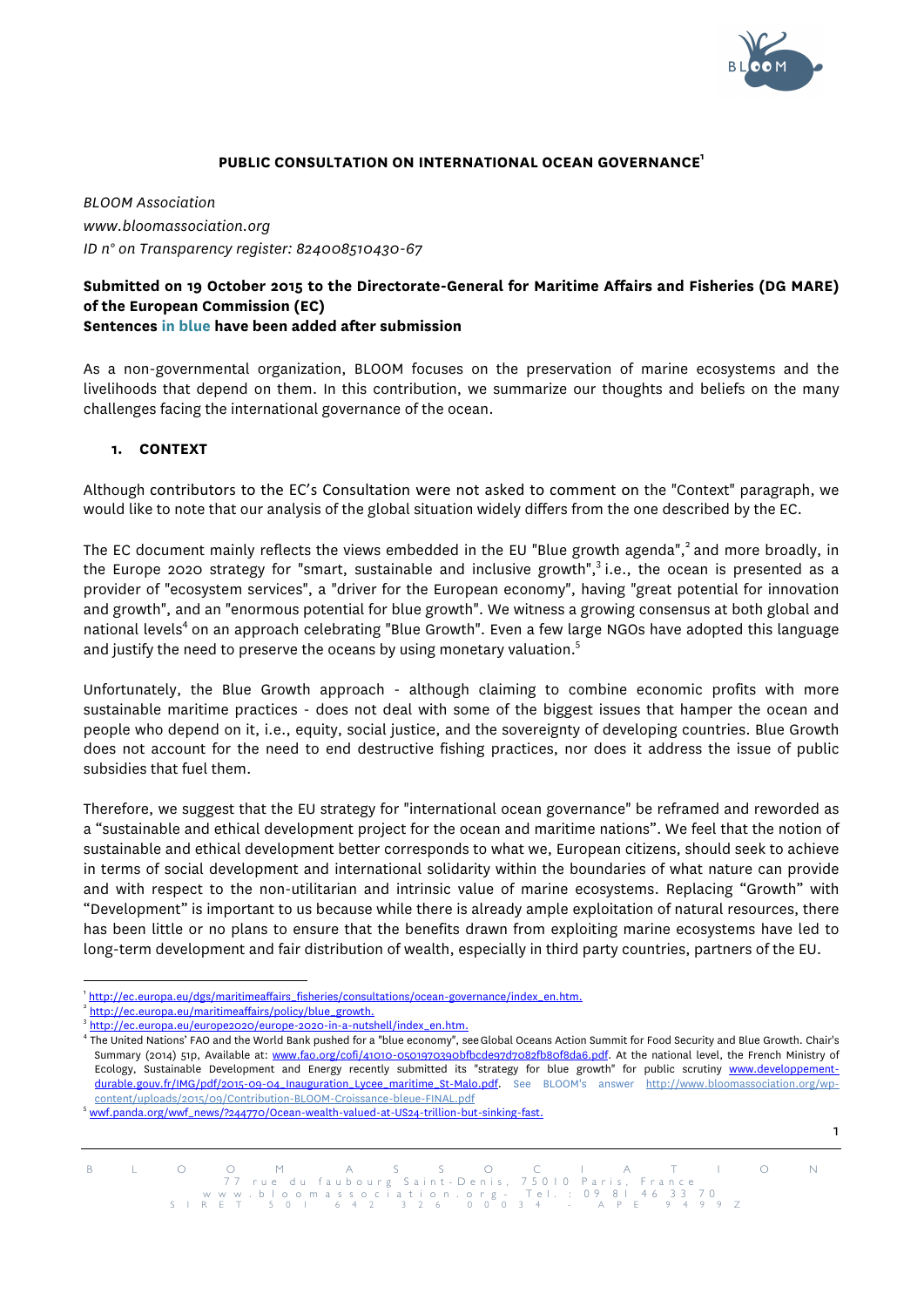

Given that our domain of expertise covers fisheries, our contribution is restricted to this sector. Given that time and resources are limited in our organization to produce more extensive research on the topic of governance, we did not answer section 3.2. We would also recommend that the Commission read in addition the special issue of Marine Policy on Marine governance of European Seas,<sup>6</sup> published last year as a contribution to the 7<sup>th</sup> work package of the EU-funded "Options for Delivering Ecosystem-Based Marine Management" (ODEMM) research project.

# **2. GENERAL PROBLEM DEFINITION**

"*Recent discussions and initiatives conclude that the current framework for international ocean governance is not effective enough in ensuring the sustainable management of oceans and their resources*".

• Do you agree or disagree with this general problem definition? Please explain why

We agree that the current ocean governance framework is not effective enough.<sup>7</sup> As examples of weaknesses in international governance, the consultation document quotes IUU fishing and the confusion resulting from the patchwork of rules and institutions. Other important examples include i) the lack of courage from political leaders (who oftentimes do not arbitrate in favor of the public interest); or ii) the reckless push for economic growth, which has resulted in the hyper-technologization of exploitation techniques and privatization of common resources such as fishes, the continental shelf, and coastal areas, with a vast array of negative consequences for local communities and marine ecosystems.

# **3. SPECIFIC PROBLEM DEFINITION**

"*The causes of ineffective international ocean governance could be explained by:*

- − *Gaps in the existing international ocean governance framework;*
- − *Inefficient use and implementation of the existing international ocean governance framework, or insufficient coordination among its components;*
- − *A lack of knowledge about the oceans*".
- Do you agree with the list of specific problems? If not, please explain.

To this list of specific problems, we would like to add the following pressing issues that are consistent hurdles to a sound management of resources:

- − The lack of transparency of political processes;
- − The incapacity for NGOs and civil society representatives to participate in national and European decision-making, and even to obtain observer status;
- − The absence of legal status for ecosystems and non-human beings allowing continued unsustainable and sometimes irreversible exploitation of resources;
- − Widely insufficient control and law enforcement;
- Non-prohibitive fines in case of law infringement;
- The lack of transparency in fisheries data.

 6 *Marine Governance of European Seas* (2014) Eds Raakjaer, J. and van Tatenhove, J. Marine Policy. 50(B) pp323-382 www.sciencedirect.com/science/journal/0308597X/50/supp/PB. <sup>7</sup>



However, we would like to highlight that any governance framework can only aim to ensure the sustainable management of human activities at sea and not the "sustainable management of the ocean".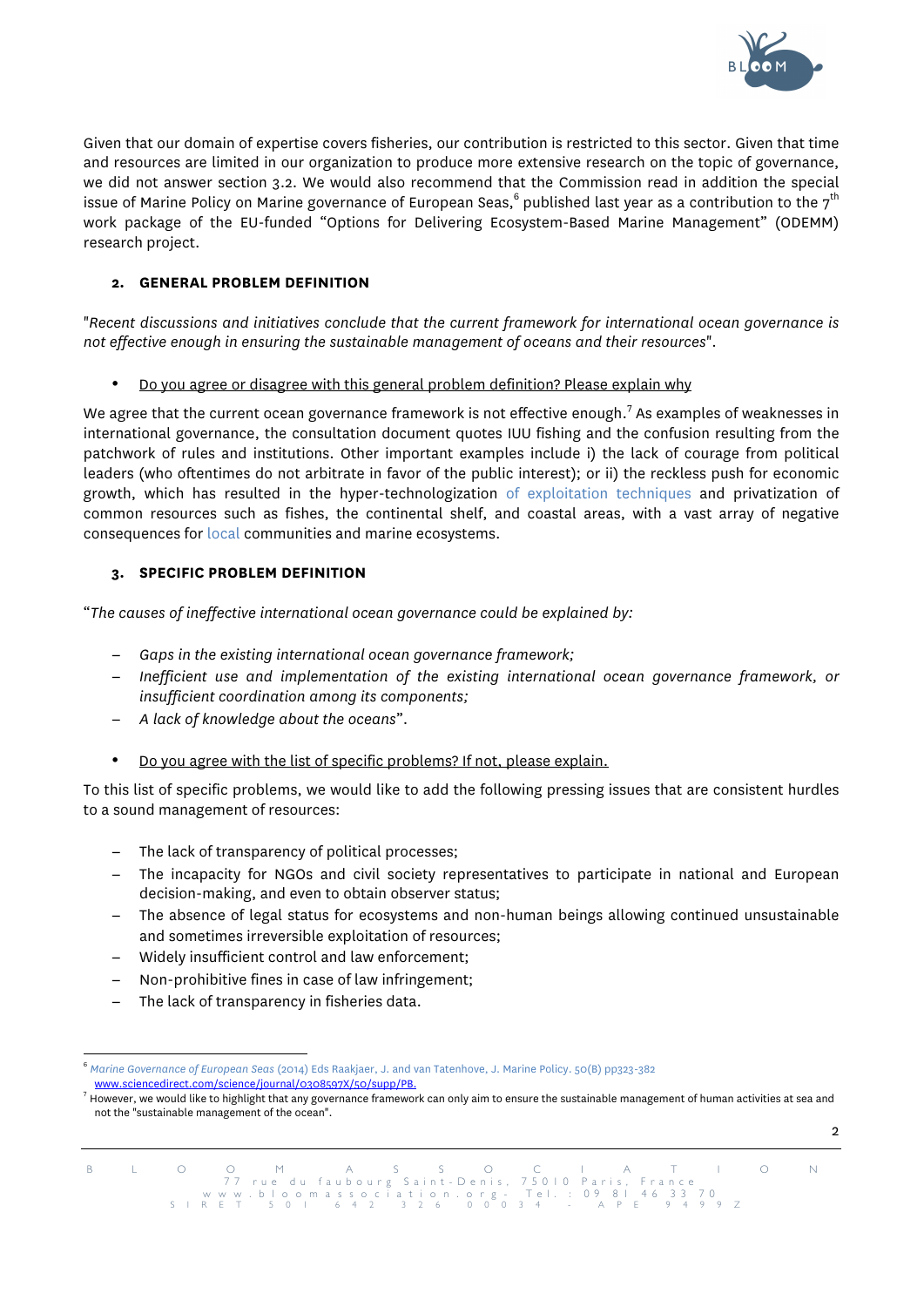

3

We detail these examples below.

• Which specific problems would you add?

## **a) Inefficient use of public funding**

In a majority of cases, subsidies have been found to be harmful to biodiversity and to encourage overfishing. $^{\rm s}$ Subsidies are therefore increasingly recognized by governments, researchers and NGOs as a major barrier to the transformation of the fishing sector towards an economically viable and environmentally responsible activity.<sup>9, 10, 11</sup> The Sustainable Development Goals (SDGs)<sup>12</sup> developed at the Rio+20 conference in 2012 and formally adopted during the UN 2015 Sustainable Development Summit held in New York on September 25-27 201513 emphasize that we should, by 2020, "*prohibit certain forms of fisheries subsidies which contribute to overcapacity and overfishing, eliminate subsidies that contribute to illegal, unreported and unregulated fishing*  and refrain from introducing new such subsidies" (SDG 14.6).<sup>14</sup>

In France, the continued subsidization of the sector has favored mobile gear technologies and large-scale fishing activities.<sup>15</sup> Subsidies were allocated as part of programs with specific goals (e.g., trade balance, competitiveness, profitability, employment and safety) that were never achieved.<sup>16</sup> Paradoxically, subsidies had a key role in several fisheries crises in the late 1970s, mid-1990s, and early 2000s<sup>17</sup> and have served to maintain social peace instead of achieving socio-economic as well as ecological sustainability of the fishing sector. In other words, and as highlighted by a report by the French Court of Auditors: public subsidies have contributed to depleting marine ecosystems, fish stocks and fishers populations in France.<sup>18</sup>

 $\rightarrow$  We suggest cutting harmful subsidies and reallocating these public funds towards reducing the overall fishing capacity and developing artisanal, smaller-scale fisheries with lower impacts on the environment.

#### **b) Lack of transparency**

In order to implement a socio-economically and environmentally responsible public-funding policy, fisheries managers and policy makers need neutral assessments based on cross-sectional, transparent and critical data. Today, however, access to fisheries subsidy data is an ordeal. The absence of transparency has reached new heights since Member States were required by European institutions to collect (and publish) subsidy data allocated under the European Fisheries Fund (EFF; 2007-2013).<sup>19</sup> This will still be the case under the European Maritime and Fisheries Fund (EMFF; 2014-2020).<sup>20</sup> In France, BLOOM has tried to access the European Fisheries Funds data (2007-2013) in a usable format for months, but was told that these data were "rendered useless on purpose".

 <sup>8</sup> Sumaila, *et al*. (2013) Global fisheries subsidies. Note IP/B/PECH/IC/2013-146, European Parliament, Directorate General for Internal Policies, Policy

Grynberg (2003) WTO fisheries subsidies negotiations: implications for fisheries access arrangements and sustainable management. Marine Policy

<sup>27(6): 499-511.&</sup>lt;br><sup>10</sup> Sumaila and Pauly (2007) All fishing nations must unite to cut subsidies. Nature 450(7172): 945-945.<br><sup>12</sup> https://sustainabledevelopment.un.org/topics.<br><sup>12</sup> https://sustainabledevelopment.un.org/topics

<sup>&</sup>lt;sup>16</sup> Anon. (2010) Rapport sur les aides de l'Etat à la pêche - Exercices 2000 à 2009. 2010-14-0, Cour des Comptes, Septième chambre, Troisième section

Paris (France). 187 p.<br><sup>17</sup> Mesnil (2008) Public-aided crises in the French fishing sector. Ocean & Coastal Management (51): 689-700.<br><sup>18</sup> Ibid. Anon. (2010).<br><sup>19</sup> Commission Regulation (EC) No 498/2007 of 26 March 2007 la

<sup>&</sup>lt;sup>20</sup> Regulation (EU) n°508/2014 of the European Parliament and of the Council of 15 May 2014 on the European Maritime and Fisheries Fund.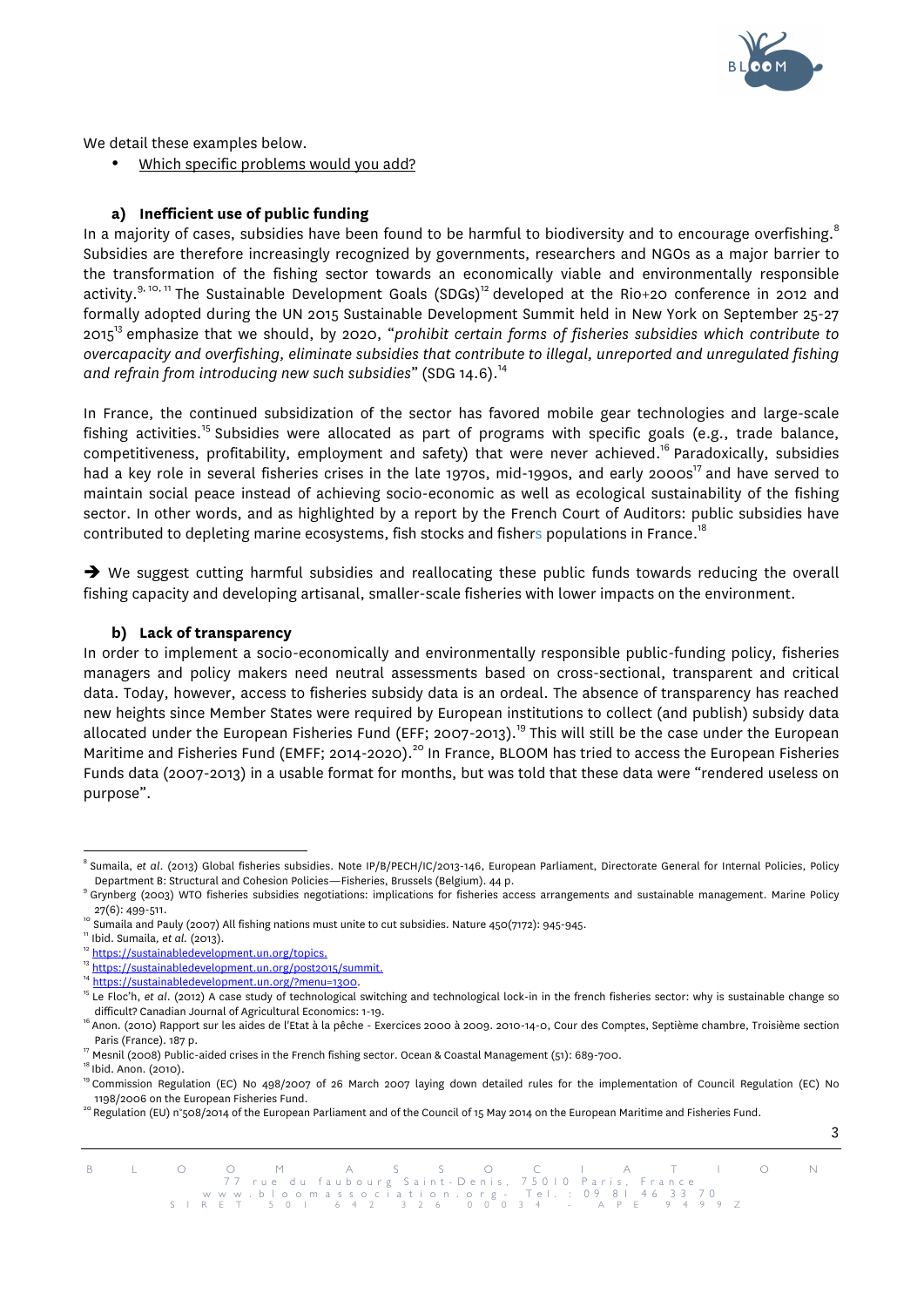

4

 $\rightarrow$  We suggest going back to the former rules by which the publication of subsidy data was the prerogative of the European Commission. This would drastically increase transparency and consistency in data publication. It would ensure putting all EU fishing nations on the same level playing field.

## **c) Lack of monitoring and slow decision-making**

A good example of the lack of monitoring, subsequent waste of human resources, and slow decision-making is the recent consultation on an EU Ecolabel for fisheries and aquaculture products: very broad in scope, this consultation started once again from scratch in 2015 without taking into account the debates on eco-labelling schemes for fisheries products that have been occurring since 2005.<sup>21</sup>

è We suggest looking into what has already been done in previous years in order to account for all stakeholders' views.

### **d) Weak influence of NGOs and civil society in decision-making**

NGOs and other civil society groups should not be thought of by institutional decision-makers as just "stakeholders". They represent a driving force towards greater cooperation, through the active mobilization of public support for international agreements.<sup>22</sup> The diversity of civil society groups and their value to official intergovernmental processes are acknowledged in Agenda 21 (the comprehensive sustainable development blueprint adopted at the 1992 Rio Earth Summit; See box below).

23.1. Critical to the effective implementation of the objectives, policies and mechanisms agreed to by Governments in all programme areas of Agenda 21 will be the commitment and genuine involvement of all social groups.

23.2. One of the fundamental prerequisites for the achievement of sustainable development is broad public participation in decision-making. Furthermore, in the more specific context of environment and development, the need for new forms of participation has emerged. This includes the need of individuals, groups and organizations to participate in environmental impact assessment procedures and to know about and participate in decisions, particularly those which potentially affect the communities in which they live and work. Individuals, groups and organizations should have access to information relevant to environment and development held by national authorities, including information on products and activities that have or are likely to have a significant impact on the environment, and information on environmental protection measures.

23.3. Any policies, definitions or rules affecting access to and participation by non-governmental organizations in the work of United Nations institutions or agencies associated with the implementation of Agenda 21 must apply equally to all major groups.

23.4. The programme areas set out below address the means for moving towards real social partnership in support of common efforts for sustainable development.

Source: www.unep.org/Documents.Multilingual/Default.asp?DocumentID=52&ArticleID=71&l=en

However, lobbying methods by industrial groups often lead to the capture of public decision-making by private interests. Lobbies have a large influence on public institutions, i.e., those that are supposed to protect society and represent its interests. $^{23}$ 

<sup>&</sup>lt;sup>21</sup> More information on ecolabels for fishery and aquaculture products are available on our website: http://www.bloomassociation.org/en/a-european-

<sup>&</sup>lt;u>eco-label-for-aquaculture-and-fisheries-products/</u><br><sup>22</sup> Gemmill and Bamidele-Izu (2002) The Role of NGOs and civil society in global environmental governance. In Ivanova (ed.) Global Environmental<br>Governance: options and

 $^{23}$  Sourice, B (2014) Plaidoyer pour un contre-lobbying citoyen. Eds Charles Léopold Mayer. 243 p.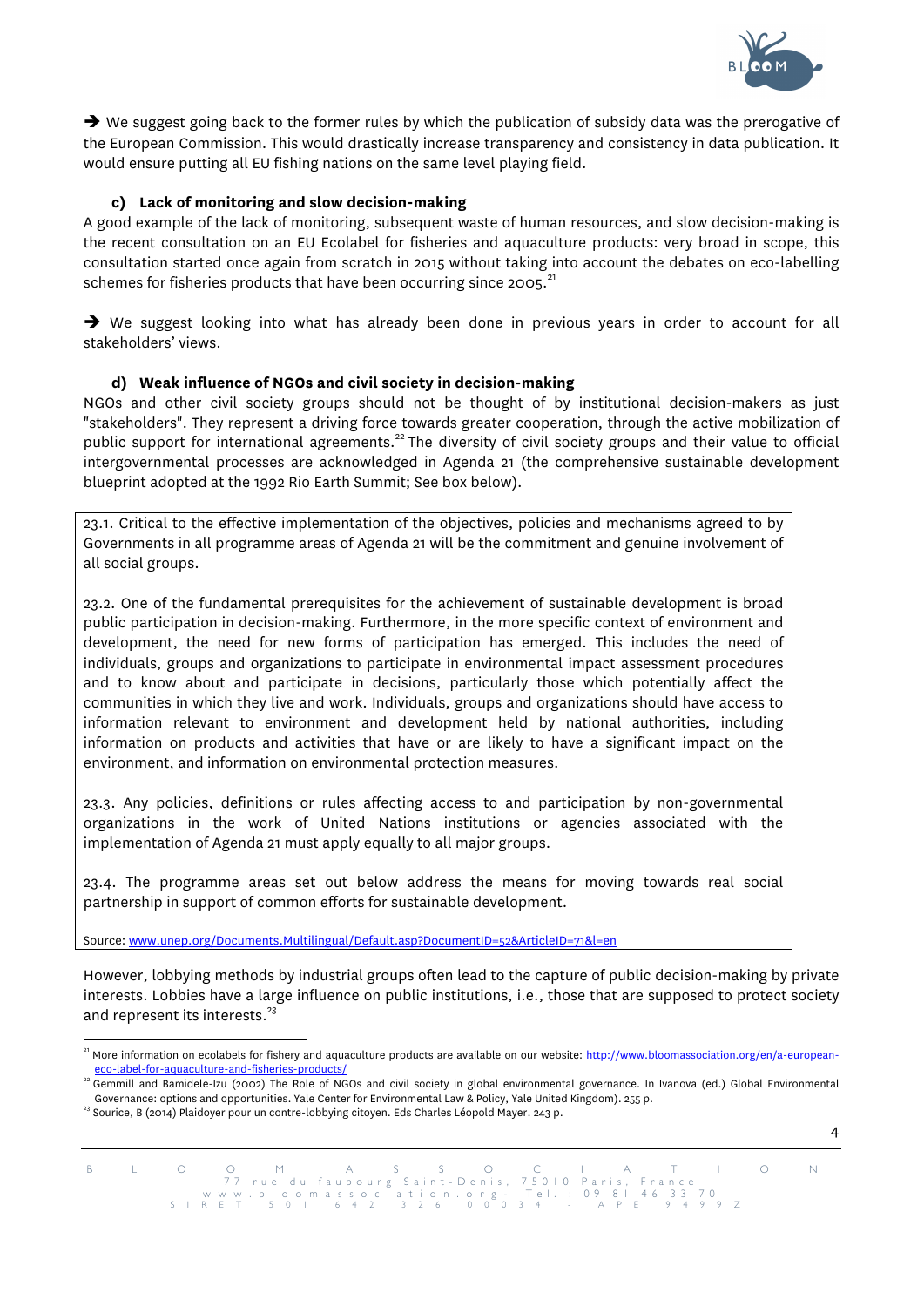

In the domain of fisheries governance and management of marine resources, the industrial fishing sector is overrepresented in several institutions such as Regional Fisheries Management Organisations or Regional Advisory Committees. In the annual TACs and quota decision-making in Council, industrial lobbies carry a lot of weight in the political process (as opposed to NGOs, which are even declined access to the building where negotiations occur).

We could even argue that the industrial sector is represented twice since the fishing industry interests are already represented by government representatives or elected officials who have an electoral interest in echoing requests of national industries. Such collusion may create conflicts of interests.<sup>24</sup> For example, French S&D MEP Isabelle Thomas is the rapporteur<sup>25</sup> of the deep-sea regulation, although she has also taken a public stand as the patron of Bluefish, a French-led organization which brings together the most prominent advocates of industrial fishing.<sup>26</sup>

 $\rightarrow$  We suggest opening all discussions that focus on the exploitation/use of public goods to be open to NGOs and the civil society. There should be no opaque negotiations.

# **e) The gaps in the legal framework**

An important issue concerns the gaps in the existent legal framework to protect the environment. In 2010, the International Law Commission (ILC) was suggested to amend the Rome Statute - one of the most powerful documents in the world, assigning "the most serious crimes of concern to the international community as a whole" over and above all other laws - to include an international "Ecocide" crime. Crimes that already exist within the jurisdiction of the International Criminal Court under Article 5 of the Rome Statute are collectively known as "Crime Against Peace". They are: the crime of genocide, crimes against humanity, war crimes, and the crime of aggression. Given that the most vulnerable populations are those who are hit the hardest by the degradation of the environment and climate change, adding "ecocide" to this list of crimes against Peace would enable victims of environmental destruction to get a legal basis for prosecution.<sup>27</sup> With, e.g., oil spills qualified as ecocides, oil companies would have to prove that their activities will not harm the environment, which will be much more dissuasive than the slack environmental standards as they are practiced today.

Experts also suggest that illegal fishing should be integrated within environmental and natural resource crimes.<sup>28</sup> It appears that international organizations such as Interpol (cf. Project SCALE<sup>29</sup>) have started to integrate this suggestion. The total value of current illegal and unreported fishing losses worldwide has been estimated between \$10 and \$23.5 billion annually;<sup>30</sup> calling illegal fishing an environmental crime would make it easier to find appropriate mechanisms to address it.

 $\rightarrow$  We support the creation of an international (or at least European) court of justice for environmental crimes.

Code of Conduct for Members of the European Parliament with respect to financial interests and conflicts of interest<br>www.europarl.euro<u>pa.eu/pdf/meps/201305.Code.of.conduct\_EN.pdf.</u>

<sup>&</sup>lt;sup>25</sup>This status does not appear on the European Parliament's MEP register (www.europarl.europa.eu/meps/en/114279/ISABELLE\_THOMAS\_home.html), but the information has been shared in several french newspaper, e.g., www.entreprises.ouest-france.fr/article/europe-malouine-isabelle-thomas-

designee-rapporteur-dossier-peche-profonde-24-07-2014-154345.<br><sup>26</sup> www.bloomassociation.org/en/defending-the-indefensible-how-politicians-and-their-lobbyists-are-doing-it.<br><sup>27</sup> http://eradicatingecocide.com.<br><sup>28</sup> Sander, Development 11: 112-122.<br><sup>29</sup> <u>www.interpol.int/fr/Crime-areas/Environmental-crime/Projects/Project-Scale<br><sup>30</sup> http://biosphere.blog.lemonde.fr/2015/01/27/dune-definition<u>-de-lecocide-a-une-application-penale</u></u>

B L O O M A S S O C I A T I O N<br>77 rue du faubourg Saint-Denis, 750 IOParis, France<br>www.bloomassociation.org - Tel.: 09 81 46 33 70<br>SIRET 50 I 642 326 000 34 - APE 9499 Z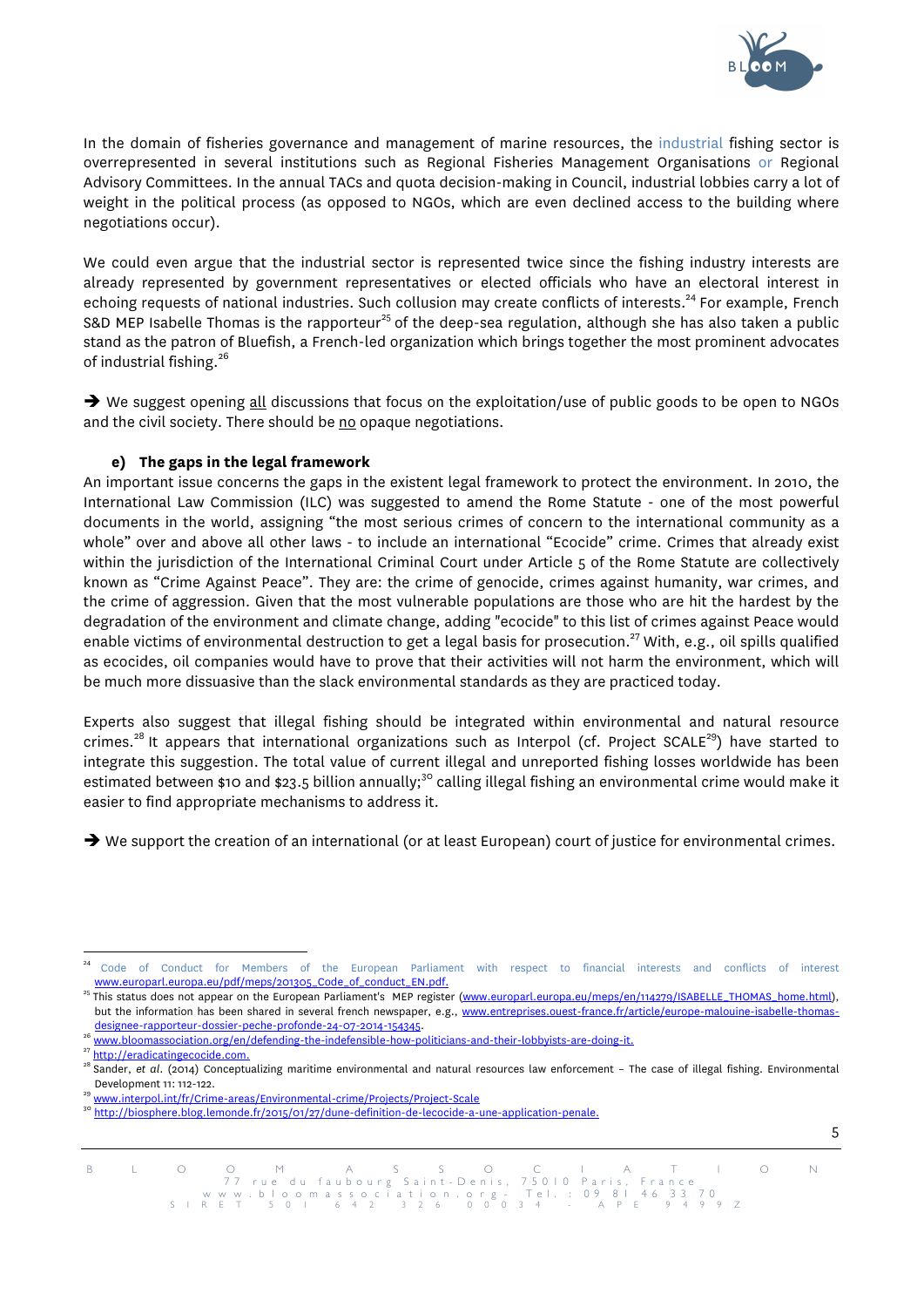

# **f) Lack of control**

Fish are a common resource and citizens have the right to demand strict control over the fishing industry, as much as over other industries from the agro-food sector. Several possibilities exist to enhance control and monitoring in order to reach "fully-documented fisheries", e.g., onboard observers, CCTV,<sup>31,32</sup> and satellite surveillance.<sup>33</sup>

 $\rightarrow$  We demand the implementation of such systems in order to increase the accountability of the fishing industry.

### **g) The unacceptable gap between scientific advice and political decisions**

In 2015, Fisheries Ministers have again allowed quotas that exceed the ICES scientific advice, this time by 37% (in tonnage), but this is not the first time.<sup>34</sup> Although there are regular claims that decisions should be based upon "best available science", there is no international, EU or national mechanism ensuring that governments or other political bodies take science into account. Scientific recommendations, when dealing with a wild natural resource, should not simply serve as advice but as compulsory brackets within which to operate.

In the Bay of Biscay, the value of the French catch has decreased by 45% since the late 1980s, because fisheries are not properly managed.<sup>35</sup> However, improper management is not only bad for the environment but for all other socio-economical indicators.<sup>36</sup>

 $\rightarrow$  We demand that scientific recommendations be used as the basis for decision-making when it comes to the exploitation/use of public resources.

### **h) Application of principles such as the precautionary principle**

The precautionary principle is present in many legal frameworks, both at the national and supranational levels. Yet, given the gloomy state of marine resources in Community waters depicted above, it appears that it is not widely applied.

In France, the precautionary principle is the guiding principle by which "the lack of certainty, given current scientific and technical knowledge, should not hinder the adoption of effective (…) measures to prevent the risk of serious and irreversible damage to the environment". $^{37}$ 

Under the EU law, the precautionary principle has binding power, cf. Art. 174 (2) of the Treaty establishing the European Community (2002),<sup>38</sup> which stipulates that European environmental policy "shall be based on the precautionary principle" and on the principle "that preventive action should be taken" to ensure "a high level of protection" for the environment.

As with other numerous principles, the problem is not the wording, which is close to perfection, but actual application.

EC (2002) Treaty establishing the European Community. Official Journal C 325: 33-184.



 $^{\text{31}}$  Ruiz et al. (2014) Electronic monitoring trials on in the tropical tuna purse-seine fishery. ICES Journal of Marine Science.<br> $^{\text{32}}$  Le Manach (2014) Past, present and future of publicly-funded European Union'

University of University of British Columbia, Vancouver (Canada). xiii + 174 p.<br><sup>33</sup> <u>www.pewtrusts.org/en/multimedia/video/2015/project-eyes-on-the-seas</u>.<br><sup>34</sup> See <u>www.lemarin.fr/sites/default/files/2015/02/20/anal\_tacs</u> Living Resources 21: 317–327.<br><sup>36</sup> Ibid. Steinmetz *et al.* (2008) A bio-economic analysis of long term changes in the production of French fishing fleets operating in the Bay of Biscay.

Aquatic Living Resources 21: 317–327.<br><sup>37</sup> Loi no 95-101 du 2 février 1995 relative au renforcement de la protection de l'environnement, dite Loi Barnier. Available at:<br>www.legifrance.gouv.fr/affichTexte.do?cidTexte=JORFTE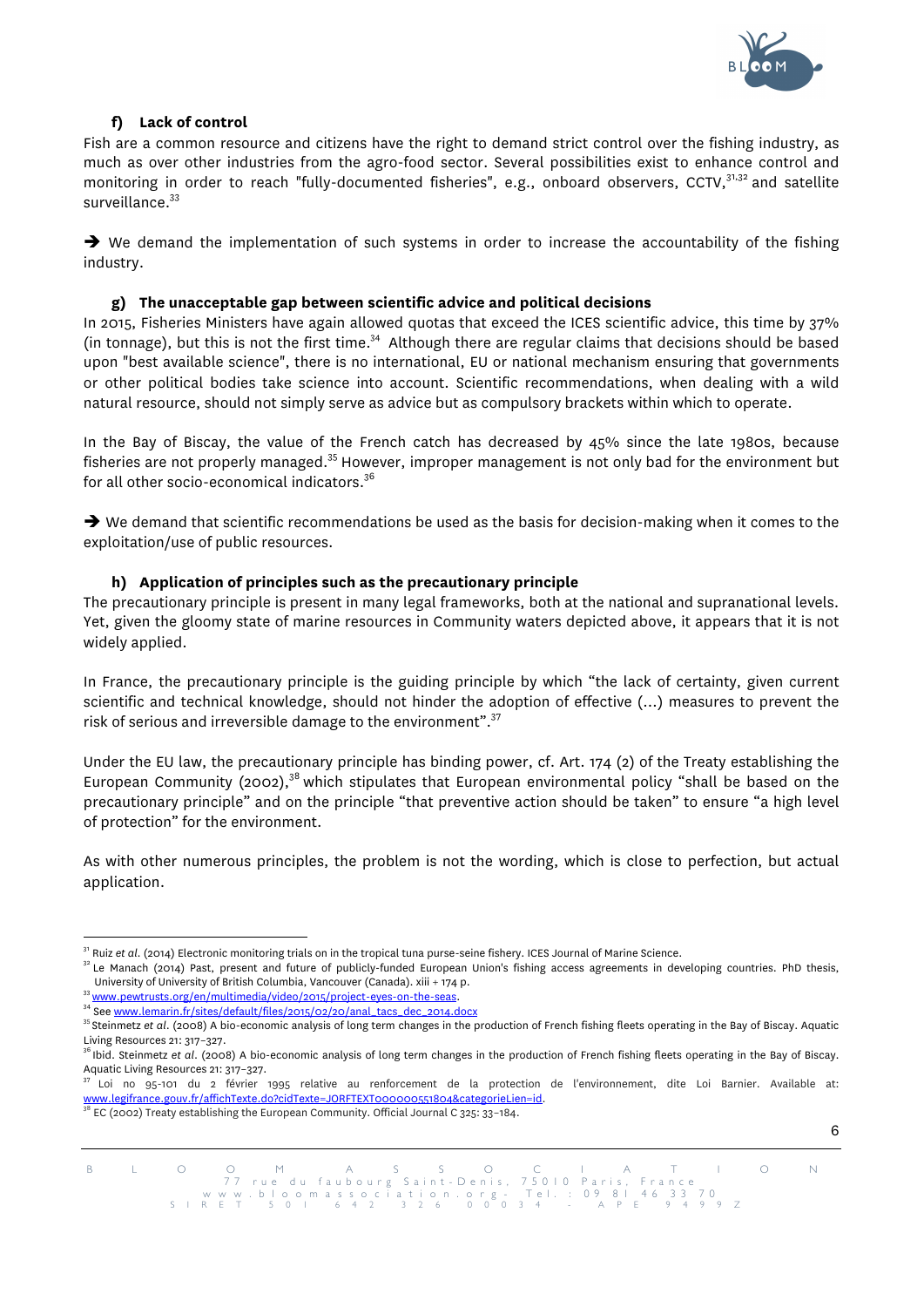

- If you were to rank the list of specific problems by priority, which one would come first?
- − The lack of transparency of political processes;
- − The incapacity for NGOs and civil society representatives to participate in national and European decision-making, and even to obtain observer status;
- − The lack of transparency in fisheries data;
- − The absence of legal status for ecosystems and non-human beings allowing continued unsustainable and sometimes irreversible exploitation of resources;
- − Widely insufficient control and law enforcement;
- − Non-prohibitive fines in case of law infringement.

# **3.1 The existing international Ocean Governance Framework**

• What is missing to close the gaps in the existing international ocean governance framework (e.g. new institutions, new rules, new agreements, new arrangements)? What would you want to change?

In addition to the points made above (see " $\rightarrow$ "), we would like to emphasize that we want more transparency:

- Minutes of the Council meetings should be made available, as well as a live streaming of Council discussions and NGO / civil society participation, at least as observers;
- All public subsidies to maritime activities and fisheries should be made available in a statistically usable format.

We would like more co-decision instances:

- The maritime domain would benefit from having civil committees with NGO and civil society representatives to arbitrate on the grounds of long-term perspective.
- Which areas or issues of international ocean governance are inadequately covered and could benefit the most from filling gaps in the current framework, or from more efficient organisation of the international ocean governance framework? How would they benefit? Which geographic areas could benefit the most from more effective organisation, or from filling of gaps in the institutional framework; and how would they benefit?

The external dimension of the Common Fisheries Policy is a black box, which clearly does not benefit "partner countries" in Africa and in the Pacific Ocean as much as it benefits European interests.

Heavily subsidized fishing access agreements negotiated by the European Commission (DG MARE) on behalf of the European fishing sector exist since 1979 and have been signed with around 20 countries throughout Africa and Oceania.39 Numerous independent studies show that these agreements have, in part, been responsible for the over-exploitation of partner countries' marine resources and that their economic benefit remained low compared to the revenue generated by the fisheries.<sup>40</sup> It also appears that indirect benefits such as employment and locally-added value are generally weak as well.<sup>41</sup>

Partner countries in Africa and in the Pacific Ocean would benefit from an improved international ocean governance framework, but to do so, Europe must improve its transparency and accountability: the civil



<sup>&</sup>lt;sup>39</sup> http://ec.europa.eu/fisheries/cfp/international/agreements/index\_en.htm. <sup>40</sup> See in-depth discussion in Le Manach (2014). <sup>41</sup> Ibid. Le Manach (2014).